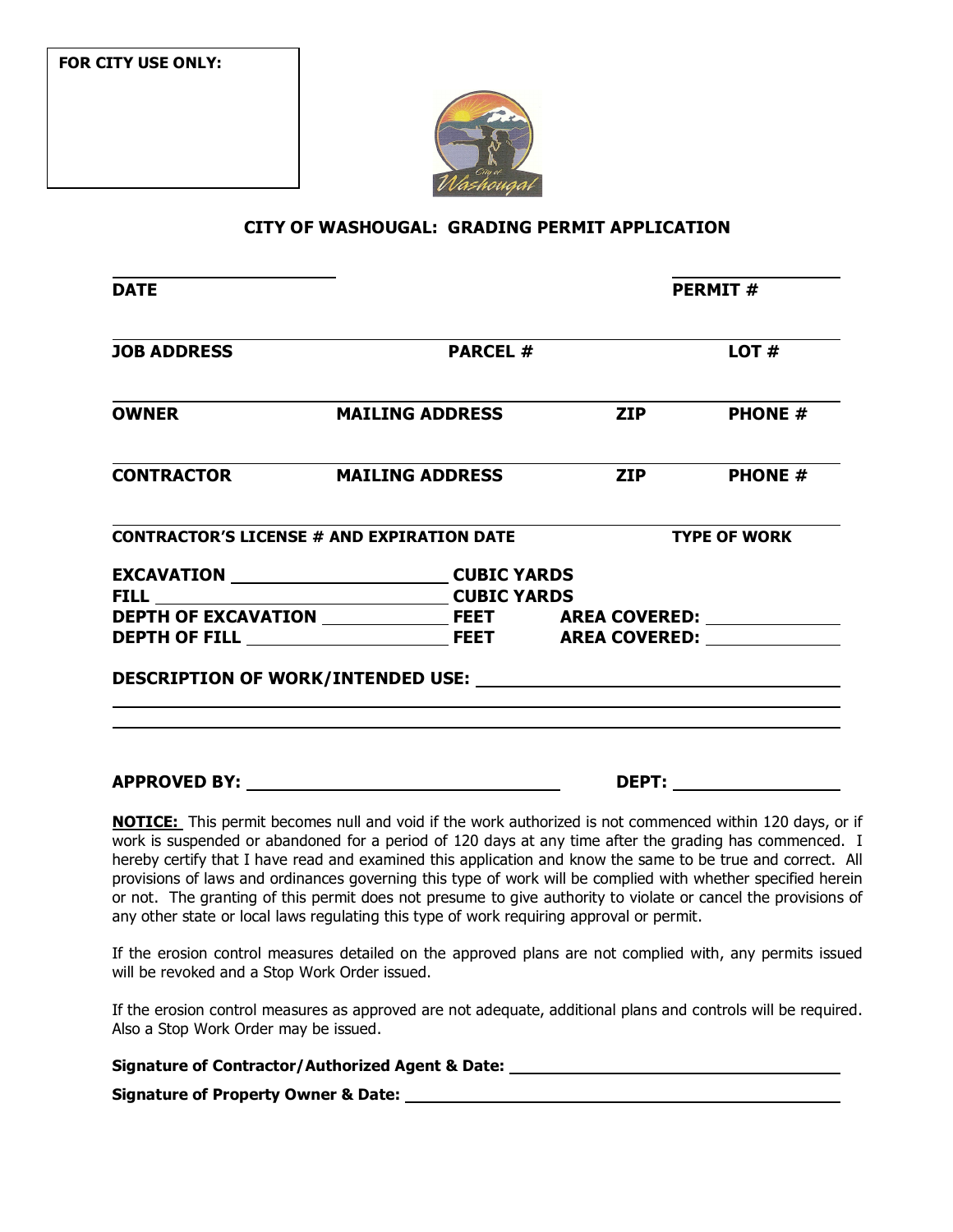### **GRADING PERMIT APPLICATION INSTRUCTIONS AND FAQ'S**

The city of Washougal has a responsibility to safeguard and protect the public welfare by regulating many activities, including land grading and filling. The Owner and Contractor have the responsibility to assure that grading and filling activities are safely conducted. Extreme care shall be taken not to alter any natural drainage of site and all adjoining properties without sitespecific geotechnical study and analysis. This handout describes the grading permit process. If you have additional questions that are not answered by this handout, please contact Public Works at 835-2662 or Community Development at 835-8501.

# **WHAT ACTIVITIES REQUIRE A GRADING PERMIT?**

All grading requires a grading permit except those grading activities listed below as exemptions.

## **EXEMPT ACTIVITIES THAT DO NOT REQUIRE A GRADING PERMIT:**

These are the **only** activities that DO NOT require a grading permit:

- 1. Excavation or placement of 50 cubic yards or less of material on a parcel of land (unless the activity involves wetlands.
- 2. Excavation of 5 feet or less below finished grade for basements and footings of a building, retaining wall or other structure authorized by a valid building permit or an approved site plan.
- 3. Construction of roadways and drainage systems that have been approved by the Public Works Department.
- 4. Construction of logging roads that has been approved through a Forest Practices Permit.

## **WHAT KIND OF MATERIALS CAN BE USED FOR FILL?**

Only naturally occurring materials such as rock, gravel and dirt may be used in fills. Asphalt, concrete, tree stumps and other debris are not allowed. Such debris must be disposed of in an approved fill area.

## **HOW DO I APPLY FOR A GRADING PERMIT?**

First, you must complete an application for a grading permit, which is available from the City of Washougal by downloading it off of our official website at www.ci.washougal.wa.us or by coming by City Hall located at 1701 C Street, Washougal, WA 98671. Grading permits must be submitted in person, they will not be accepted through the mail. The following information is needed to complete the application form:

- 1. Address and/or legal description of work site (section, township, range, tax lot number and serial number must be provided).
- 2. Owner's mailing address and phone number
- 3. Contractor's name, mailing address, phone number, contractor's license number and expiration date (if applicable).
- 4. Description of work and intended use.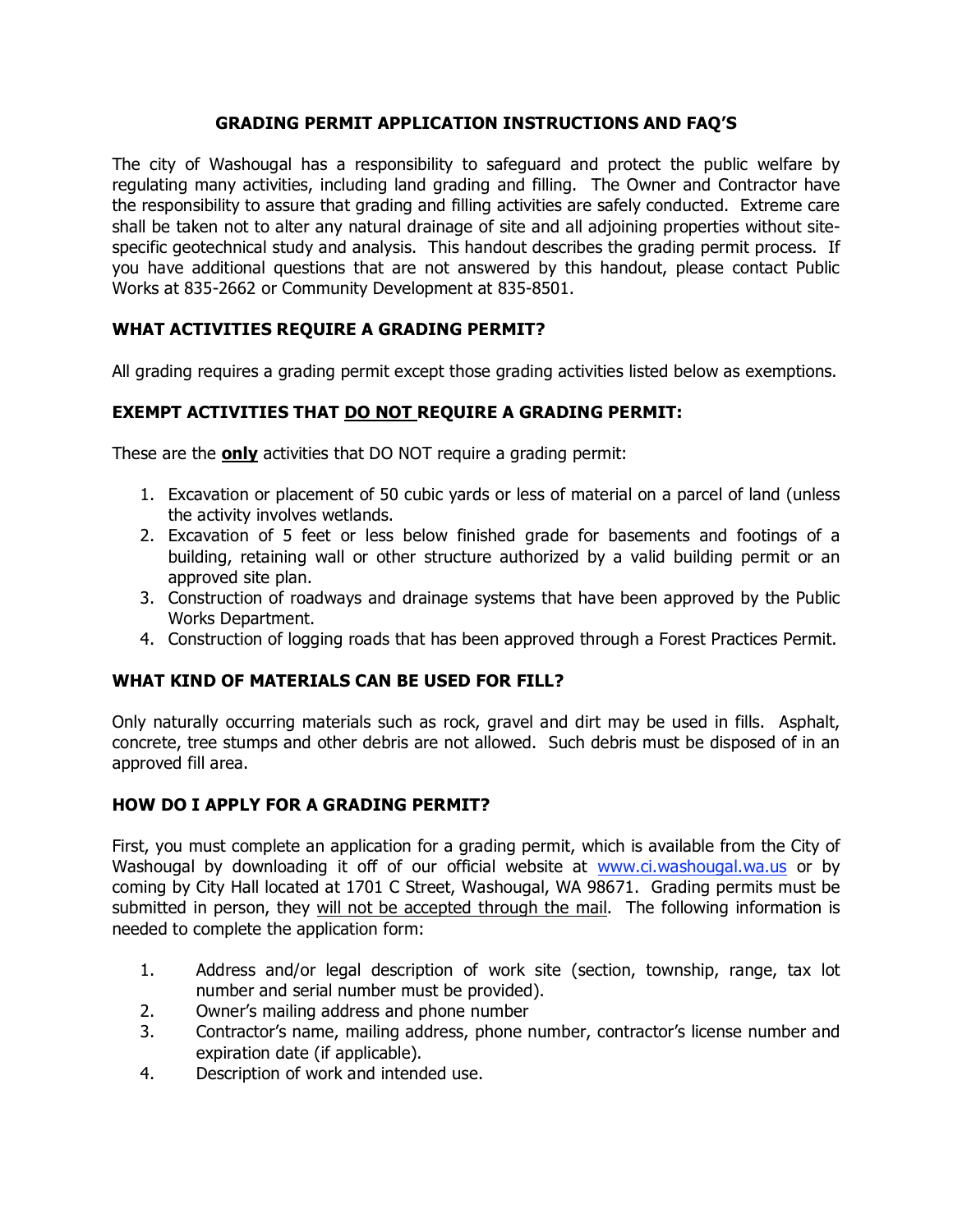- 5. Total number of cubic yards of excavation or fill and maximum depth (the formula to calculate cubic yards needed is depth x length x width divided by 27).
- 6. Time frame for completion of work.
- 7. Applicant to provide three sets of detailed site plans with:
	- a. A Clark County Tax Assessor map showing the dimensions of property and adjacent roads of the proposed work site.
	- b. A Grading Plan map showing the location of existing and proposed buildings; the location of drainage channels or streams on or adjacent to the site; area of fill or excavation and final grades or direction of slopes and erosion control measures to be taken.
- 8. An environmental checklist must be completed if the excavation or fill exceeds 500 cubic yards, or if located in an environmentally sensitive area.
- 9. Owner to sign application or provide letter of authorization.
- 10. A non-refundable application fee is due with the application (please see below)

| 50 cubic yards or less         | No Fee                                                           |  |  |
|--------------------------------|------------------------------------------------------------------|--|--|
| 51 to 100 cubic yards          | \$100.00                                                         |  |  |
| 101 to 1,000 cubic yards       | $$100.00 + $7.00/100$ cubic yards over 100                       |  |  |
| 1,001 to 10,000 cubic yards    | \$195.00<br>+ \$15.00/1,000 cubic yards over<br>1,000            |  |  |
| 10,001 to 100,000 cubic yards  | \$300.00<br>+ \$25.00/10,000 cubic yards over<br>10,000          |  |  |
| 100,001 to 200,000 cubic yards | \$400.00<br>+ \$30.00/10,000 cubic yards over<br>100,000         |  |  |
| 200,001 cubic yards or more    | \$495.00<br>\$30.00/10,000 cubic yards<br>$+$<br>over<br>200,000 |  |  |

#### **WHAT HAPPENS AFTER I HAVE SUBMITTED A GRADING PERMIT TO THE CITY?**

City staff will process your application, which includes the following steps:

- 1. A field review is conducted to ensure that no impacts will occur that may not have been addressed in the application.
- 2. Applications and plans are routed to other departments for comments (as necessary).
- 3. If required, the environmental checklist is processed, which includes a 15-day comment period mandated by the State Environmental Policy Act.
- 4. Application and plans with comments and other information are returned to Public Works for final review. Staff will incorporate comments and conditions for permit issuance, approve or deny the permit and notify the applicant of the City's decision.

### **WHAT OTHER PERMITS OR APPROVALS MAY BE REQUIRED FOR A GRADING ACTIVITY?**

- 1. Preparation of a State Environmental Policy Act (SEPA) checklist is required if:
	- a. The amount of cut or fill exceeds 500 cubic yards per parcel.
	- b. The parcel has been identified by the city as having a potentially unstable slope.
	- c. The activity impacts a wetland as defined by Washougal Municipal Code.
	- d. The parcel is within the 100-year floodplain or Shoreline Management Area.